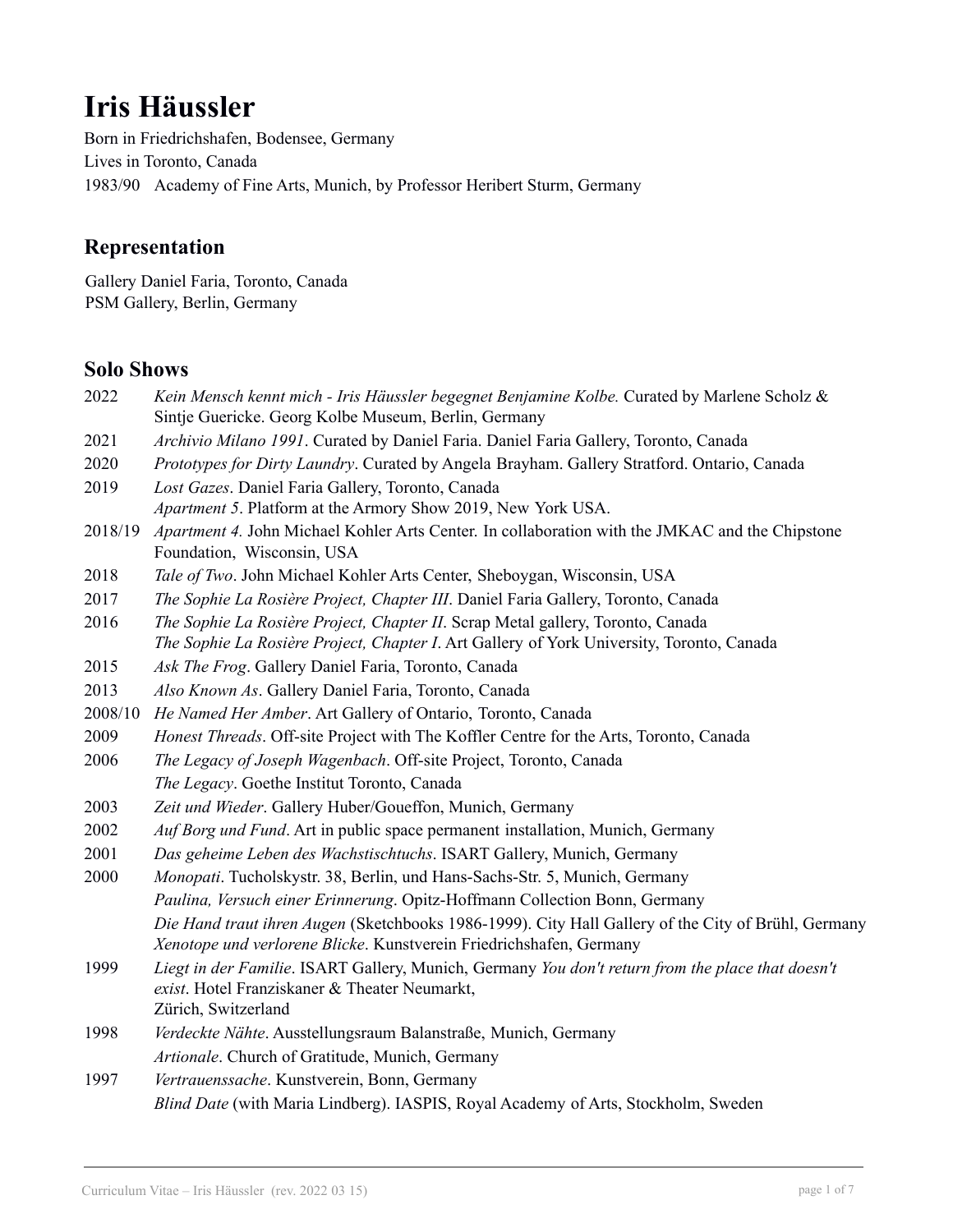- 1996 *Mneme*. Adlzreiterstr. 14, Munich, Germany
- 1995 *Erste Hilfe*. Kunstverein Hannover, Germany *Leihgaben*. Förderverein für instabile Medien, Galerie im Staudenhof, Potsdam, Germany *Wachswäschen*. Gallery Klaus Fischer, Berlin, Germany *Huckepack*. Hotel Leipziger Hof, Leipzig, Germany
- 1994 *Paidi*. Kunstraum München e.V., Munich, Germany
- 1993 *Pro Polis*. Hotel Gritti, Milano, Italy
- 1990 *Ou Topos* eine synthetische Erinnerung. Kazmairstr. 37 Rgb. Munich, Germany
- 1989 *Ou Topos* eine synthetische Erinnerung. Herbststr. 105/5/9, Vienna, Austria

#### **Group Shows**

- 2022 Girls, Girls, Girls. Curated by Simone Rocha. Lismore Castle Arts, Ireland
- 2020 *Unwashed/Ungewaschen*. A collaborative project initiated and curated by Iris Häussler in collaboration with Matthew Varey and his students of the Etobicoke School of the Arts, Toronto, and Stefan Mayer and his students of the Markgräfin Wilhelmine Gymnasium, Bayreuth, Germany.
- 2019 *Undomesticated.* Koffler Gallery Toronto, Ontario, Canada *Material Tells.* Oakville Galleries, Oakville, Ontario, Canada.
- 2017/18 *Historias Da Sexualidade*. Museu de Arte de São Paulo, Brazil *All The Names*. Scrap Metal Gallery, Toronto, Canada
- 2017 *Art Encounters On The Edge* Bonavista Biennale, Newfoundland, Canada *Jed Martin - Die Karte ist interessanter als das Gebiet*. Kunstverein in Hamburg, Hamburg, Germany
- 2016 *Groupe Mobile: retracer la vie sociale des oeuvres par la photography*. Villa Vassilieff, Paris, France
- 2015 *Somebody Everybody Nobody*, Scrap Metal Gallery, Toronto, Canada
- 2014 *Kunst Oberschwaben 20. Jahrhundert: 1970 bis heute*. Museum Villa Rot, Burgrieden, Germany *Casting the Negative*. Daniel Faria Gallery, Toronto, Canada
- 2013 *More Real, Art in the Age of Truthiness*. Minneapolis Institute of Arts, Minneapolis, USA *Family Ties*. Daniel Faria Gallery, Toronto, Canada
- 2012 *All Our Relations*, 18. Biennale of Sydney. Sydney, Australia *More Real, Art in the Age of Truthiness*. Site Santa Fe, Santa Fe, USA *The Museum of The End of The World*, Nuit Blanche. Toronto, Canada
- 2011 *Thin Ice: Journeys in Polar Regions*. Sun Valley Art Centre, Idaho, USA *Kunstherberge Birkenau*. Birkenau 10-12, Munich, Germany
	- *Breaking and Entering*. artLab, The University of Western Ontario, London,Canada
- 2009 *Foundation Joseph Wagenbach* (@Gallery Grita Insam), Toronto International Art Fair, Toronto, Canada

2004/05 *Zeitzonen*. III.Triennale zeitgenössischer Kunst Oberschwaben, Welt, Weingarten, Germany

- 2000 *City-Index*. KunstHaus Dresden and Hotel Martha, Dresden, Germany *Art Goes Science*. Gasteig Cultural Centre, Munich, Germany
- 2001 *Aids-Memorial*, Exhibition Art in Public Space Projects. Kunstverein, Munich, Germany *Aschenbrennerstraße 42*. Exhibition of prize winners for Art in Public Space project, Munich, Germany.
- 1999 *Czasowo Otwarte*. Slubice, Poland and Frankfurt/Oder, Germany
- 1998/99 *Vollkommen gewöhnlich*. Kunstverein Freiburg, Germanisches Nationalmuseum, Nürnberg, Kunstverein Braunschweig, Kunsthalle zu Kiel, Kunstsammlung Gera, Germany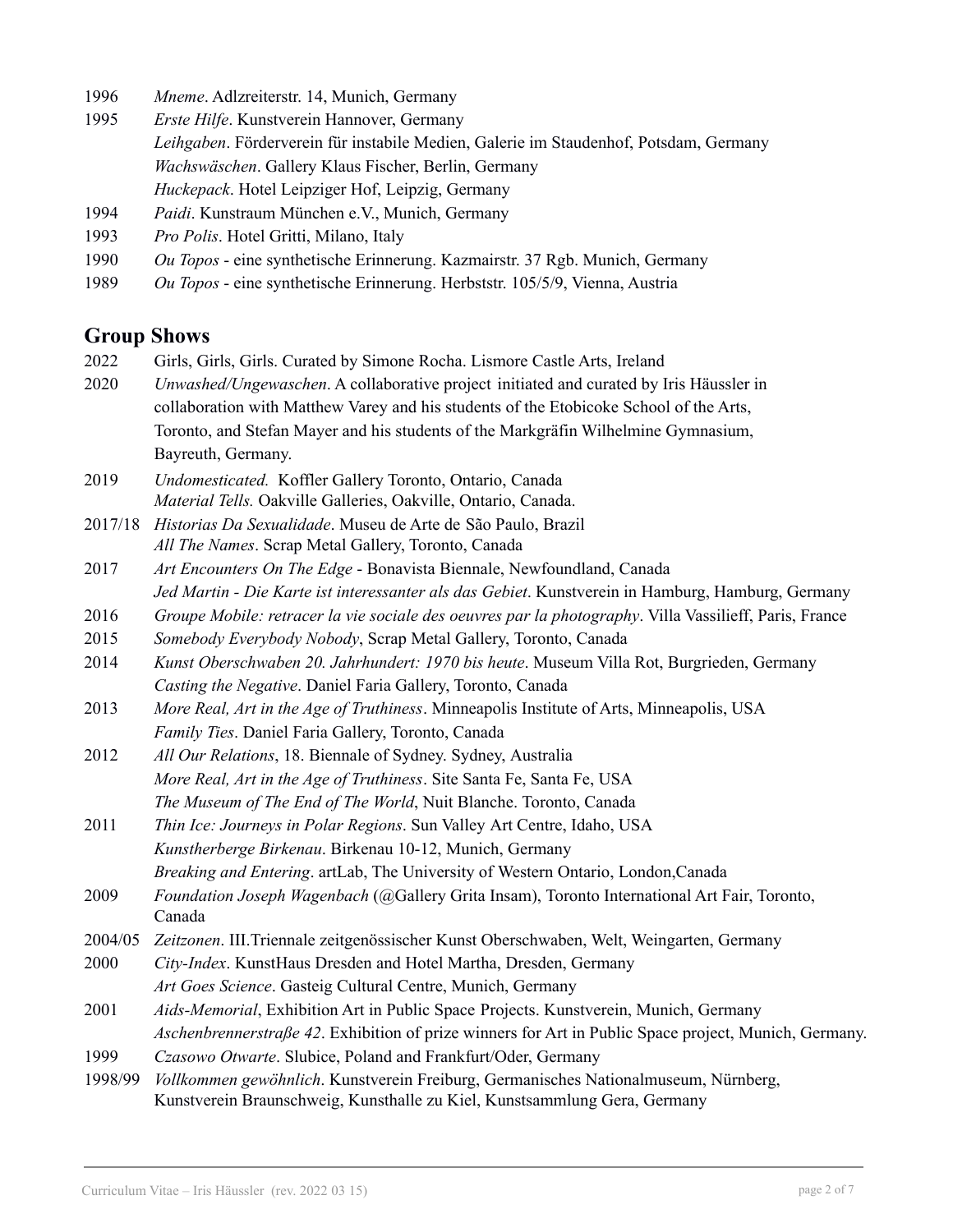- *Stillehalten*. Künstlerwerkstatt Lothringerstraße, Munich, Germany
- *Encircled Area*. Municipal Gallery, Zagreb, Croatia
- *Max-Pechstein Förderpreis*. Zwickau, Germany
- *0,073 ha Welt*. Kunsthaus Glarus, Glarus, Switzerland *RENTA Prize 94*. Norishalle, Nürnberg, Germany *Leerstand. Lessingstr*. 23, Leipzig, Germany
- 1993/94 *Z.B. Skulptur, ars viva 93/94*. Staatliches Museum Schloss Schwerin; Kunstverein Hannover; Bonner Kunstverein; Kloster Unser Lieben Frauen, Magdeburg, Germany
- *Magia Naturalis*. House of the Stone Bell, Prague, Tchechia
- *Milano Poesia 91*. Spazio Ansaldo, Milano, Italy
- *Zeiträume - Erinnern der Gegenwart*. Academy of Fine Arts, Munich, Germany
- 1987/88 *Forum Junge Kunst*. Kunsthalle Baden-Baden, Kunstverein Stuttgart, Germany

#### **Residencies**

- Fondation Nationale des Arts Graphiques et Plastiques, Nogent-sur-Marne, France
- Louis Odette Sculpture in Residence, York University, Toronto, Canada
- Sydney College of the Arts, Sydney, Australia
- Cape Farewell participation it their 9th expedition to the High Arctic, Svalbard, Norway
- Studienstiftung des Deutschen Volkes, Bonn, Germany, for Naxos, Greece

### **Scholarships & Awards**

- Canada Council for the Arts Travel-Grant
- Chalmers Arts Fellowship, Canada
- Canada Council for The Arts, Project Grant, Canada
- Ontario Arts Council Grant, Established
- Canada Council for the Arts, Long Term Assistance Grant
- Canada Council for the Arts, Travel-Grant (Sydney, Australia)
- Ontario Arts Council Grant, Touring
- Ontario Arts Council Grant, Visual Artists: Established
- Toronto Arts Council Project Grant
- Canada Council for the Arts Research Grant
- Canada Council for the Arts Travel-Grant (France)
- Canada Council for The Arts, Production Grant, Canada Ontario Arts Council Award, Project Grant, Canada
- Toronto Arts Council Award, Project Grant, Canada
- Anna and Joseph Fassbender Prize, Brühl, Germany
- Karl-Hofer Prize and Project Grant, Berlin, Germany
- Stipend of the Kunstfonds e.V., Bonn
- Gisela and Erwin von Steiner Foundation, Munich (Project grant for Pro Polis)
- Ars Viva Prize of the Cultural Circle of the Federal Association of the German Industry (BDI)
- Stipend of the State of Bavaria University Program
- City of Munich Arts Prize
- 1986/89 German National Studies Endowment (Studienstiftung des Deutschen Volkes)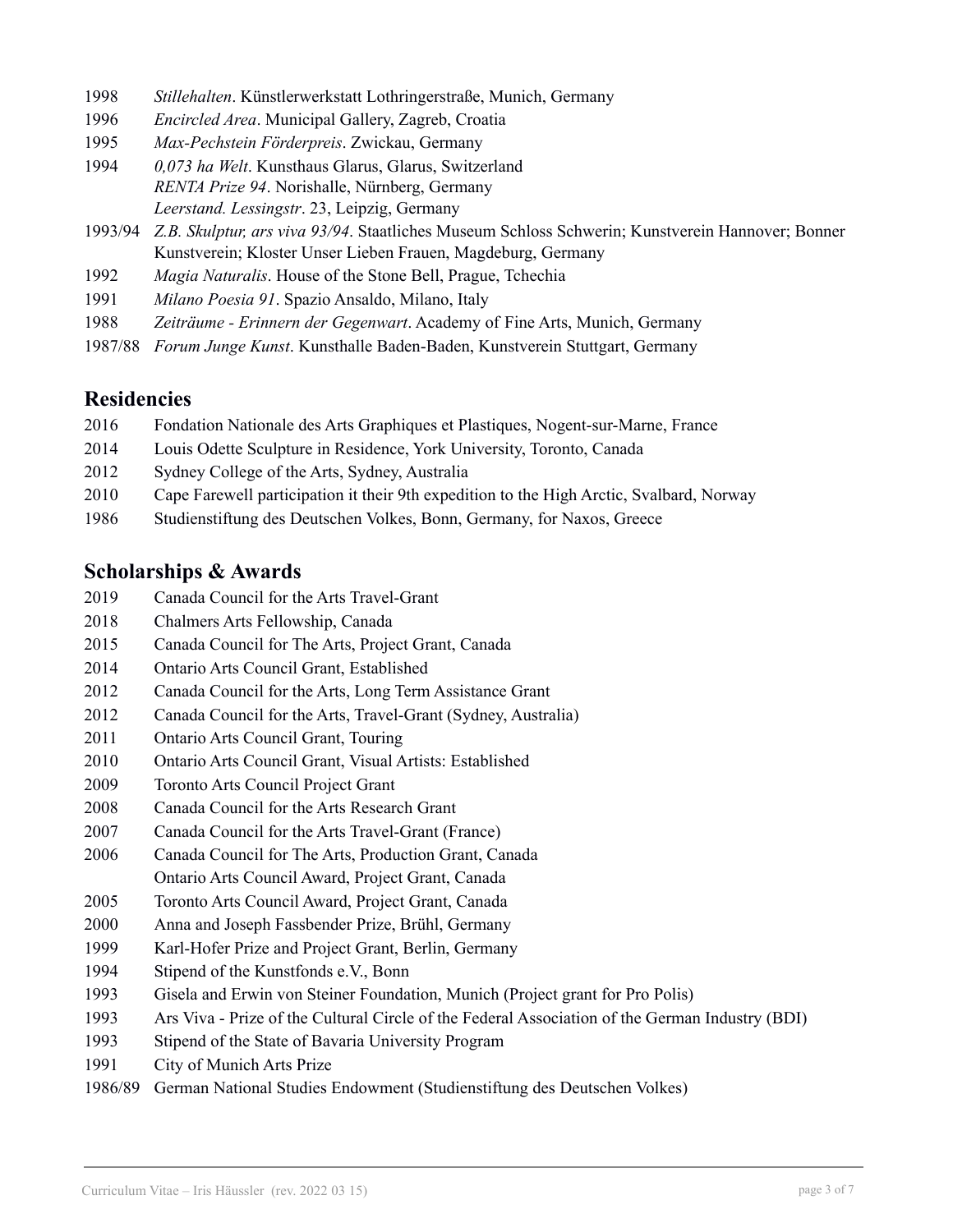## **Talks and other professional events (selection)**

| 2019 | Atavism as a form of artistic resilience? Art NOW Series - conducted as virtual artist talk.<br>Lethbridge University, Alberta, Canada             |
|------|----------------------------------------------------------------------------------------------------------------------------------------------------|
| 2018 | Reconciliation and resilience as expressed through making and artistic practices.<br>Panel-discussion at Yale University.                          |
|      | Sidewalk Toronto: The Urban Imagination: Benjamin Walker & Iris Häussler in conversation                                                           |
| 2016 | Sophie La Rosière Project presentation at History & Archives seminar in the Villa Vassilieff, Paris, with<br>Catherine Sicot and Philip Monk       |
| 2014 | Berkshire Conference of the History of Women, Panel participation. Toronto, Canada                                                                 |
|      | Fail Again, Fake Better, Artist talk, 13th Annual York University Art History Graduate Student<br>Symposium, Katzman Contemporary, Toronto, Canada |
|      | Odette Sculptor in Residence Program, Work-presentation, York University, Toronto, Canada                                                          |
|      | Sunday Scene, Walk through Mike Nelson's show Amnesiac Hide, Power Plant, Toronto, Canada                                                          |
| 2013 | More Real, Panel participation at the opening of Institute of Arts, Minneapolis, USA                                                               |
|      | Circling the Inverse Square, Panel participation, Kitchener/Waterloo Art Gallery, Canada                                                           |
| 2012 | Artist talk and student-critiques, Mc Master University of Hamilton, Ontario, Canada                                                               |
|      | Artist talk, OISE Initial Teacher Education program at the University of Toronto (workshop)                                                        |
| 2011 | Artist talk and student-studio visits, Columbia College Chicago, IL, USA                                                                           |
|      | Artist talk, Department of French Studies, University of Western Ontario, London, On                                                               |
| 2010 | Artist talk, while taking part in Cape Farewell's 9th Art & Science expedition to the High Arctic.                                                 |
|      | OISE Initial Teacher Education program at the University of Toronto (workshop)                                                                     |
| 2009 | Artist talk, Faculty of Fine Arts / Department of English, York University, Ontario, Canada                                                        |
|      | Artist talk, Faculty of Architecture, University of Toronto, Ontario, Canada                                                                       |
|      | Artist talk, Museum Studies Program, University of Toronto, Ontario, Canada                                                                        |
|      | Artist talk, Department of Theory and Policy Studies, University of Toronto, Ontario, Canada                                                       |
| 2007 | Artist talk, Regis Center for Art, University of Minnesota, Minneapolis, Mn, USA (with Walid Raad)                                                 |
|      | Workshop at the annual OSEA- conference, York-University, Toronto                                                                                  |
| 2006 | Artist talk and studio visits, Graduate Program for the Visual Arts, York University, Toronto                                                      |
|      | Artist talk, Criticism and Curatorial Studies Class, Ontario College of Art and Design, Toronto                                                    |
| 2000 | Lecture and seminar Synthetic Memory Installations. Akademie der Künste, Berlin, Germany                                                           |
| 1999 | Visiting professorship at the Academy of Fine Arts, Studio Course, Munich, Germany                                                                 |
|      | Artist talk, Municipal Art Gallery, Kaufbeuren, Germany                                                                                            |
| 1998 | Lecture series Artists Discuss Their Work, Academy of fine arts, Munich, Germany                                                                   |
|      | Artist talk, Stille Halten, Künstlerwerkstatt Lothringerstrasse, Munich Germany                                                                    |
| 1997 | Artist talk and studio visits, IASPIS program, Royal Academy of Fine Arts, Stockholm, Sweden                                                       |

## **Institutional Collaborations and Project Sponsorships**

- 2018/19 Chipstone Foundation, Wisconsin, USA
- 2017/19 John Michael Kohler Arts Center, Sheboygan, Wisconsin, USA
- 2017 Schauspielhaus Hamburg and Kunstverein in Hamburg, Germany
- 2016 Villa Vassilieff, Paris, France Michener Institute, Toronto, Canada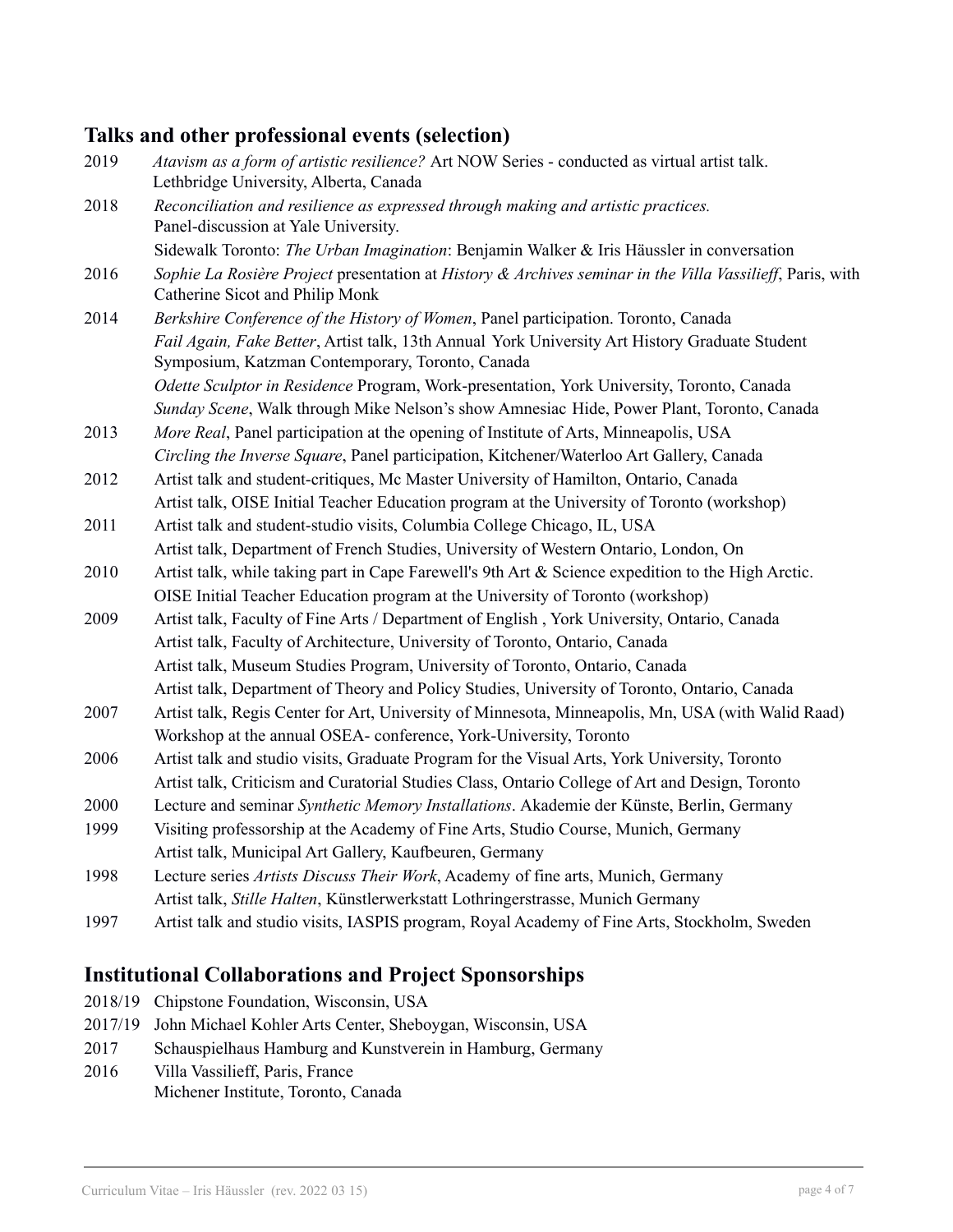Scrap Metal gallery, Toronto, Canada

- AGYU, Toronto, Canada
- 2015 Fondation D'Art Graphique et Plastique, Nogent sur Marne, France C2RMF, Paris, France 2015
- 2012 Nuit Blanche, Toronto, Canada Biennale of Sydney, Sydney, Australia Sydney College of the Arts, Sydney, Australia
- 2010 Cape Farewell, London, UK
- 2009 Koffler Centre of the Arts, Toronto, Canada
- 2008/10 Art Gallery of Ontario, Toronto, Canada
- 2006 Goethe Institut Toronto, Canada
- 2003 Baureferat der Landeshauptstadt München, München, Germany
- 2000 Akademie der Schönen Künste, Berlin, Germany Büro Orange, Munich, Germany StadtForum, Munich, Germany
- 1999 Theater am Neumarkt, Zürich, Germany
- 1995 Kunstverein Hannover, Germany
- 1994 Gallerie für Zeitgenösssische Kunst, Leipzig, Germany
- 1993 Goethe Institut Milano, Italy Goethe Institut Munich, Germany Padiglione d´Arte Moderna, Milano, Italy Städtische Galerie im Lenbachhaus, Munich, Germany
- 1990 BeckForum, Munich, Germany
- 1989 Volksbildungswerk, Vienna, Austria

## **Art in Public Space invited competitions**

- 2013/14 Gedenkort für Deserteure und Andere Opfer der NS-Militärjustiz, Hamburg, Germany
- 2004 Jewish Museum, Munich, Germany
- 2003/05 Rahlstetter Höhe, Hamburg, Germany (1. Prize)
- 2003 Child Care Centre Cambridge, Ontario
- 2001 Aids Memorial, Munich, Germany
	- Kindergarten Aschenbrennerstrasse, Munich, Germany (realized 2003)
- 1999 Municipal Department of Refugee and Housing Affaires, Munich, Germany
- 1997 Faculty for Chemistry and Pharmacy of the Ludwig-Maximilians Universität Munich,
- 1985 Municipal Fountain, Main Square, Starnberg, Germany, (1. Prize)

## **Works in public collections (selection)**

The National Gallery of Canada Art Gallery of Ontario, Toronto, Canada Städtische Sammlung im Lenbachhaus, Munich, Germany Goetz Collection, Munich, Germany Collection Opitz-Hoffmann, Bonn, Germany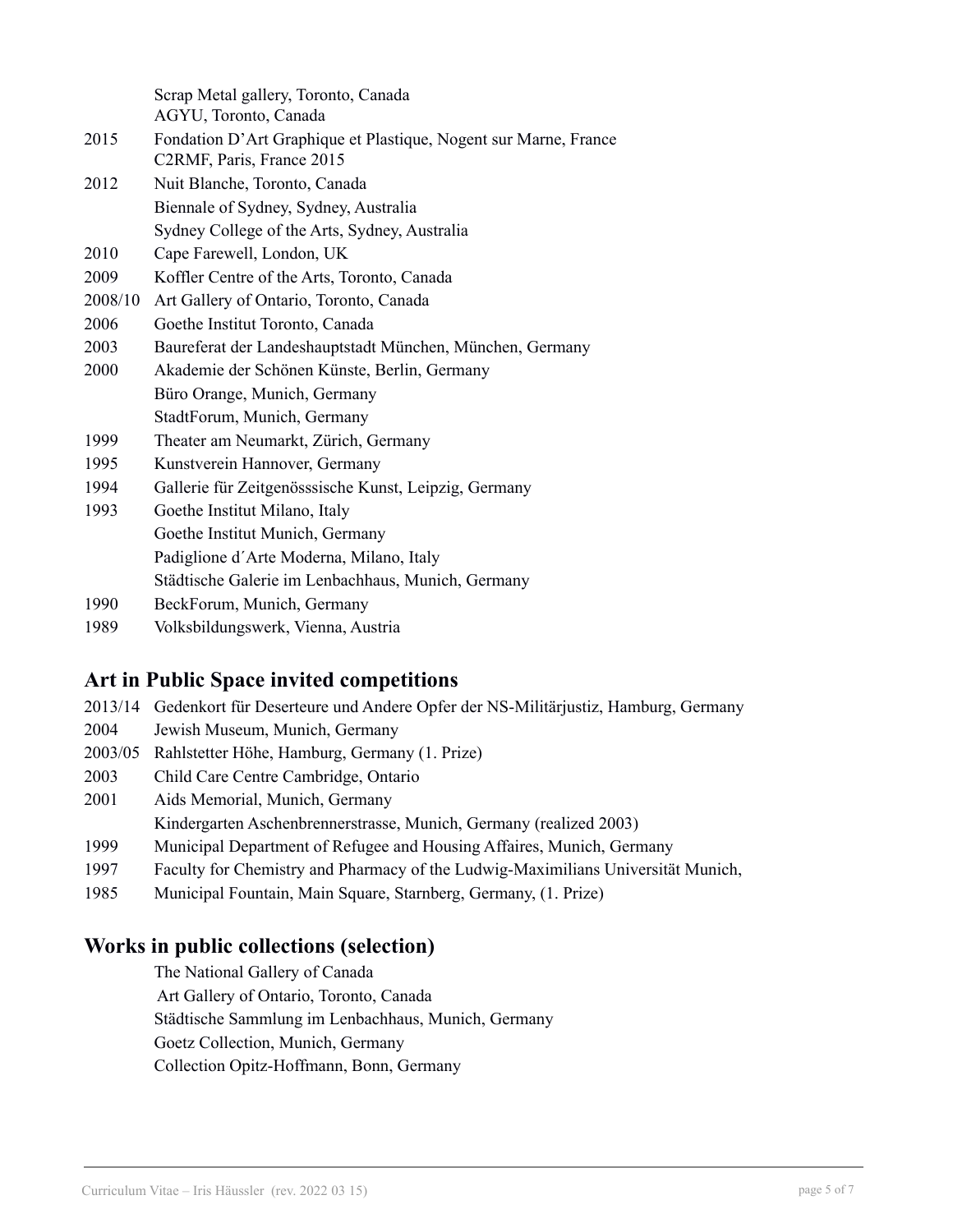### **Solo Catalogues**

- 2022 *Kein Mensch kennt mich - Iris Häussler begegnet Benjamine Kolbe.* Published by Georg Kolbe Museum, Berlin, Germany
- 2018 *The Sophie La Rosiere Project.* Monk, Philip. Ed. Art Gallery of York University, Toronto, Canada
- 2011 *He Named Her Amber*. Moos, David. ed. Art Gallery of Ontario, Toronto, Canada
- 2001 *Ich war's nicht - It wasn't me*. Iris Häussler, works 1989 2001. Ed. Martina Fuchs. Isart Gallery, Munich, Germany
- 1999 *Du kehrst nicht zurück von dem Ort den es nicht gibt*. Fuchs, Martina, ed. Zürich, Theater am Neumarkt.
- 1998 *Blind Date* (with Maria Lindberg). Pub. IASPIS, Konstakademien Stockholm. Stockholm/München. Interview: Susanne Gaensheimer, Maria Lind, Maria Lindberg and Iris Häussler.
- 1996 *Leihgaben.* Kumlehn, Thomas, ed.: Förderverein für instabile Medien. Potsdam, Germany
- 1995 *Huckepack*. Werner, Klaus, ed. Förderkreis der Leipziger Galerie für Zeitgenössische Kunst. Leipzig, Germany
- 1994 *Paidi*. Pub. Martina Fuchs and Christiane Meyer-Stoll, Kunstraum München e.V. München.
- 1993 *Pro Polis*. Pub. Goethe Institut Mailand and Städtische Galerie im Lenbachhaus, München/Mailand. Text: Lucia Matina, Christiane Meyer-Stoll
- 1991 *Ou Topos – eine synthetische Erinnerung*. Pub.: Kulturreferat der Landeshauptstadt München, Text: Christiane Meyer-Stoll. München, Germany
- 1989 *Ou Topos – eine synthetische Erinnerung*. Schmied, Wieland, ed.: Volksbildungswerk der Stadt Wien, Vienna, Austria

## **Monographs**

- 2019 This Is Not A Hoax. Unsettling Truth in Canadian Culture. Jessup, Heather. Wilfried Laurier University Press, Canada
- 2016 *Iris Häussler. An investigative photo-documentary.* Perceval, Sophie & Walker, Ryan.Wondereur. October 2017 (online)
- 2008 *Opening Gambits*. By Mark Kingwell. Essays on Art and Philosophy pp. 124-132. Key-Porter, Toronto.
- 1999 *Die Spur des Gastes*. By Cornelia Gockel, Kunstforum International 146: pp. 274-283, Germany

### **Group Catalogues**

- 2021 *STING in the TALE; Art, Hoax and Provocation*. By Antoinette LaFarge. Editor: Carrie Paterson. Pub. at DoppelHouse Press, Los Angeles, USA
- 2018 *Historias Da Sexualidade*. Exhibition-catalogue. Pub. Museu de Arte de Sao Paulo Assis Chateaubriand, Brazil
	- *Art Encounters On The Edge* Exhibition-catalogue; Bonavista Biennale, Newfoundland, Canada
- 2017 *Jed Martin - die Karte ist interessanter als das Gebiet.* Pub. Kunstverein Hamburg, Germany
- 2016 *Iris Häussler/Le Projet Sophie La Rosière.* Villa Vassilieff Mini Publications
- 2015 *Breaking and Entering.* Ed. Bridget Elliott. McGill-Queen's University Press, Montreal, Canada
- 2014 *Kunst Oberschwaben 20. Jahrhundert , 1970 bis heute.* De. Martin Oswald, Heiderose Langer, Stefanie Datte. Kunstverlag Joseph Fink, Lindenberg im Allgäu, Germany.

*The Worn Archive*. Ed. Serah-Marie MCMahon, Drawn and Quarterly, Montreal, Canada

2012 *All Our Relations*. 18. Biennale of Sydney exhibition-catalogue, Biennale of Sydney, Sydney, Australia